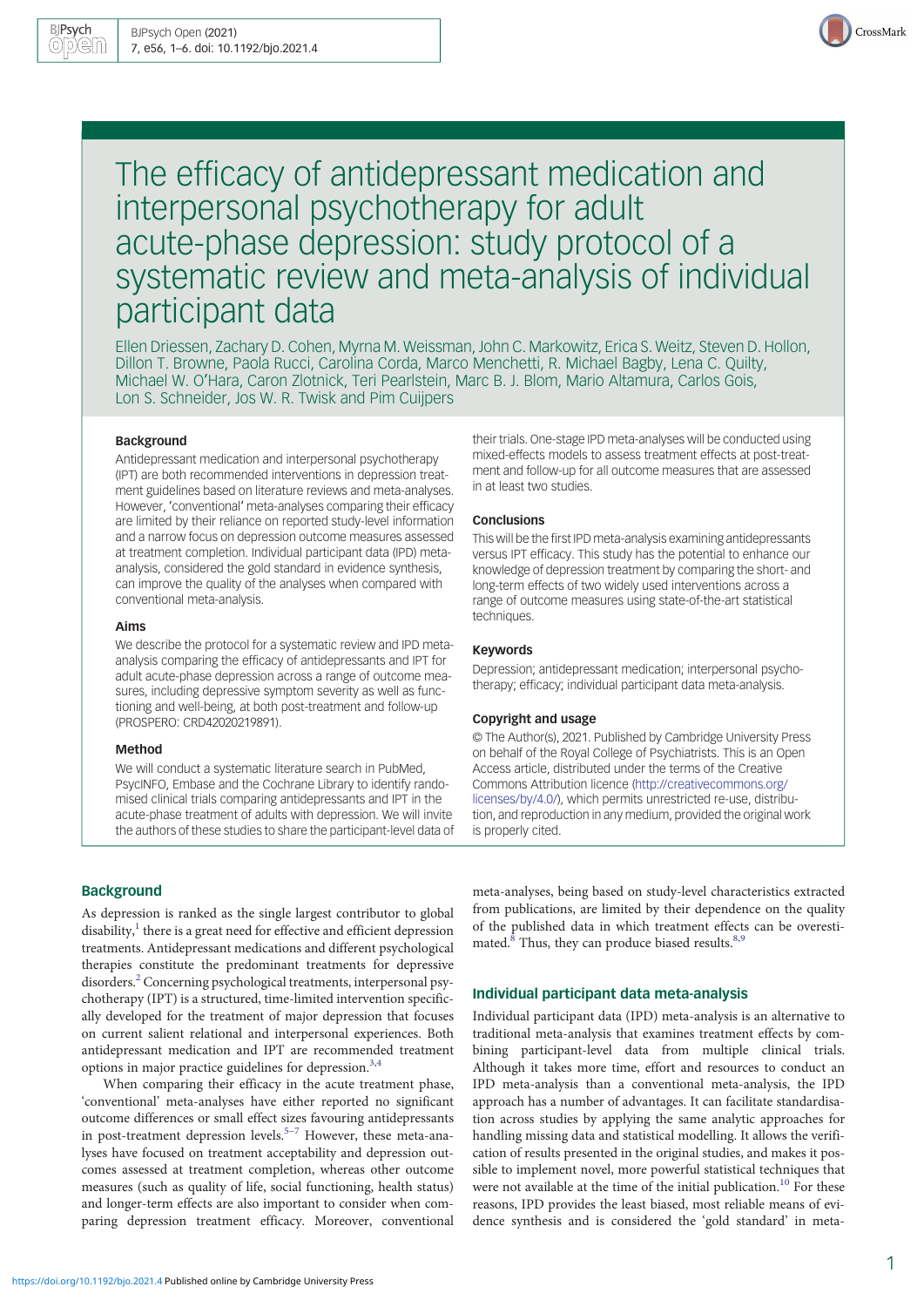analysis.<sup>[9](#page-4-0)</sup> We, therefore, aim to conduct a systematic review and IPD meta-analysis to examine the efficacy of antidepressants and IPT as compared in randomised clinical trials of acute-phase treatments for adults with depression on a range of outcome measures assessed at post-treatment and follow-up. Here, we describe the protocol for this study.

# Method

#### Design

This study is a systematic review and IPD meta-analysis registered in the PROSPERO International prospective register of systematic reviews (PROSPERO: CRD42020219891). Additional important protocol amendments will be updated in this register. This paper accords with the Preferred Reporting Items for Systematic Review and Meta-Analysis Protocols (PRISMA-P) statement.<sup>[11](#page-4-0)</sup> The 1 September 2019 was the funding date for this study, after which work on the protocol started. Data extraction will start after PROSPERO registration. The study is expected to be completed 31 March 2023. This protocol builds on and extends prior work by our group.<sup>[12](#page-4-0),[13](#page-4-0)</sup>

### Eligibility criteria

We will include (a) randomised clinical trials (b) comparing antidepressant medication and IPT (c) in the acute-phase treatment of (d) adults with depression.

We will include studies in which antidepressant medication and IPT are directly compared among participants randomly assigned to these treatments. We will consider any type of standard oral antidepressant medication within the therapeutic dose range (such as, selective serotonin reuptake inhibitors (SSRIs), selective serotonin–noradrenaline reuptake inhibitors (SNRIs), tricyclic antidepressants (TCAs) and monoamine oxidase inhibitors (MAOIs)).

An intervention will be considered to be an IPT when it is a psychotherapy based on the manuals developed by Klerman & Weissman for IPT or for the briefer version called interpersonal counselling.[14](#page-4-0)–[18](#page-4-0) We will include IPT in any delivery format (such as individual, group, face to face, telephone or video-conferencing), as long as a clinician delivers the therapy. Unguided bibliotherapy or unguided internet interventions will thus be excluded. The IPT can be delivered in any setting (for example primary care, out-patient and in-patient psychiatric care) and we will place no restrictions on the number of IPT sessions and the duration of follow-up.

We will only include studies of acute-phase depression treatment. Thus, we will exclude, for example, studies that randomised participants to antidepressants and IPT as maintenance treatments after successful acute treatment. Only data from the relevant phases and comparisons of eligible studies will be included. For example, for studies involving augmentation of antidepressants and IPT following non-response to monotherapy, only study data up until the first triage point for augmentation will be included.

Participants must be at least 18 years old. Studies concerning older adult populations will be included as well. Participants will be considered to have depression if they meet specified criteria (for example DSM, ICD-10) for major depressive disorder or another unipolar mood disorder assessed by means of a semi-structured interview or clinicians' assessment, or if they present an elevated score above the 'no depression' cut-off on an evaluatorassessed, clinician-assessed or self-reported measure of depression. Comorbid mental and somatic disorders will be allowed.

Participant criteria will be assessed at study level. Thus, eligible participants from a study including a wider population (for example adults from a study including both adolescents and adults) will not be included, because the integrity of randomisation within the subgroup of eligible participants could be compromised. No restrictions will be placed concerning the years when the study was conducted, or with regard to publication language, date or status.

## Information sources, search strategy and selection process

To identify studies, we will search a database of randomised clinical trials examining the efficacy and effectiveness of psychological treatments for depression that has been used in a series of published meta-analyses ([www.metapsy.org](https://www.metapsy.org)). This METAPSY database was developed through comprehensive literature searches in the bibliographic databases PubMed, PsycINFO, Embase and the Cochrane Library and is updated annually. The search strings use a combination of index terms and free-text words indicative of depression and psychotherapies, with filters for randomised clinical trials. The exact terms for the searches are available from [https://osf.io/](https://osf.io/nv3ea/) [nv3ea/](https://osf.io/nv3ea/). Searches will be performed until 1 January 2020.

Two experienced depression treatment researchers will independently screen all records, assess full-text papers for METAPSY database eligibility, and rate the treatment comparison(s) examined. Next, two other experienced depression treatment researchers will independently assess all full-text papers of studies marked as comparing a psychotherapy monotreatment condition against another active monotreatment condition for meeting the inclusion criteria for this work. Disagreements will be resolved through consensus in each phase.

In addition, we will check the references of  $IPT^{5-7,19}$  $IPT^{5-7,19}$  $IPT^{5-7,19}$  $IPT^{5-7,19}$  $IPT^{5-7,19}$  and of psycho-therapy versus pharmacotherapy<sup>[20](#page-4-0)</sup> efficacy and effectiveness reviews, as well as the reference lists of the included studies. We will contact a listserv of members of the International Society of Interpersonal Psychotherapy to request ongoing or unpublished studies, and studies that were missed.

# Data collection

We will contact authors of the included studies and invite them to contribute the participant-level data of their studies. Researchers who share their data will be offered co-authorship for all publications that are based on their study data, inasmuch as they meet internationally accepted criteria for authorship of scientific publications ([www.icmje.org](https://www.icmje.org)). In addition, the collected data will be made available to investigators who contribute data to examine other research questions in the combined data-set. This strategy, used in previous IPD meta-analyses concerning depression treatments,<sup>12,21</sup> has successfully convinced researchers to share their data.

Contact details of all corresponding authors will be collected from the relevant publications, or if not reported there, through internet searches or personal contacts with other researchers. Corresponding authors will be contacted by email with an invitation outlining the project's goals and asking if they would be willing to collaborate by sharing their participant-level trial data. If the corresponding author does not respond after 3 weeks, a second and third email will be sent. If these attempts fail, the other authors will be contacted in the same way, in this order: first, last, second, third, fourth, etc. In case of non-response to email, a letter will be mailed to the corresponding author (again with three attempts). If still no response is received, we will try to contact the corresponding author by telephone. If the corresponding author does not respond, we will contact the other authors by letter and telephone. If none of the authors respond to these efforts, we shall seek other ways of contacting one of the authors (for example via colleagues who might know them).

Study data will be considered unavailable only if all these attempts fail, or if an author indicates that the participant-level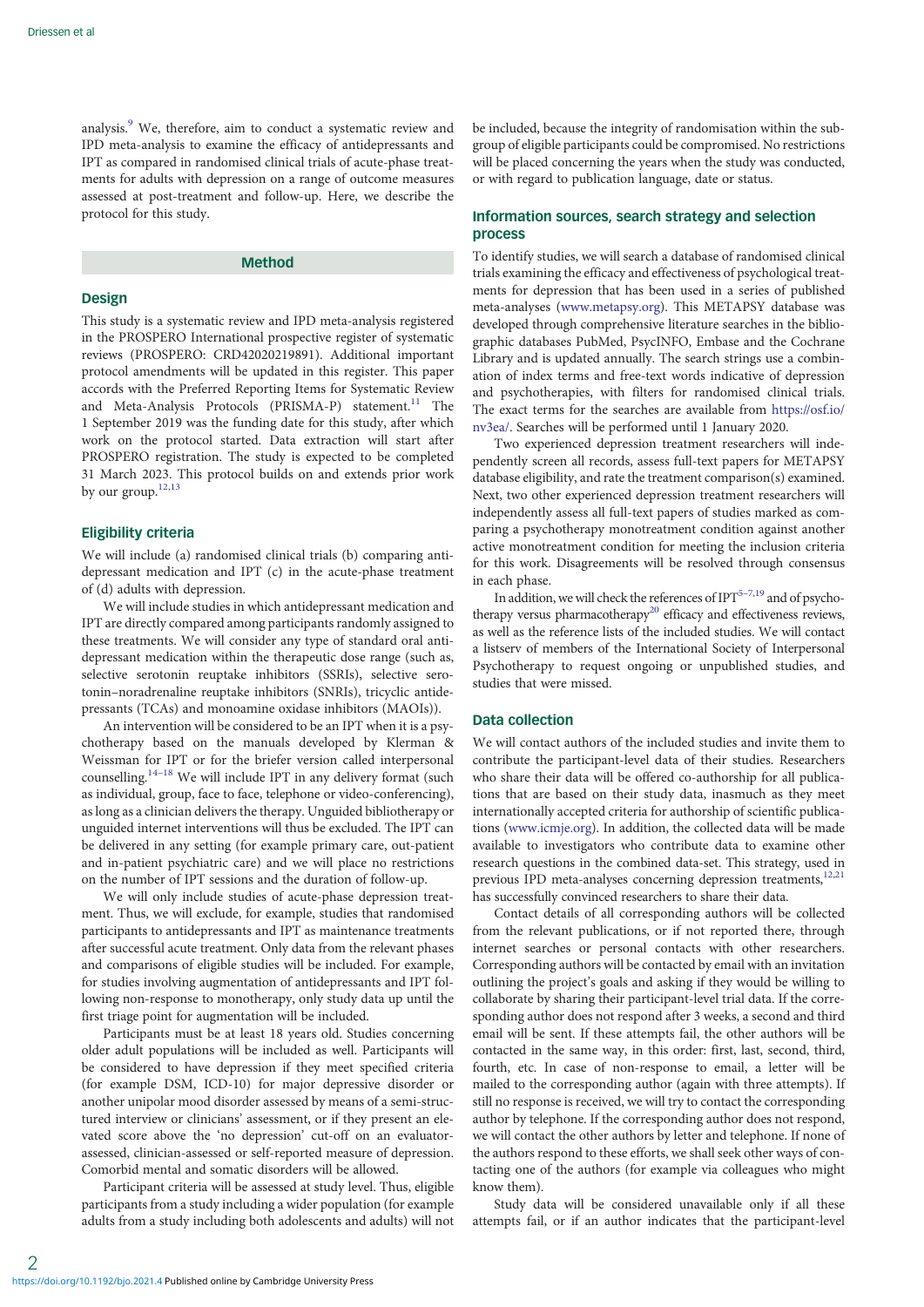data have not been retained or declines to share these data. This strategy has also been used in a previous IPD meta-analysis of depression treatment<sup>[12](#page-4-0)</sup> and has proven to be successful in reaching authors.

If the author is willing and able to share their trial IPD, the author will transfer the participant-level data-set, including all outcome variables assessed during and after treatment, both in the antidepressant medication and the IPT condition of the study. Data-sets will be anonymised by the authors prior to transfer, so that no personal data are transferred.

## Data integrity check

After the data-set has been transferred, the file will be checked to examine whether the data received match the data reported in the publication, following Driessen and colleagues.<sup>[12](#page-4-0)</sup> For both the antidepressant medication and the IPT condition, sample size, number of female participants, mean age, observed mean pre-treatment depression scores, observed mean post-treatment score for the primary depression outcome and the number of missing cases for the latter will be calculated from the data-set received and checked against the published article for this purpose. Discrepancies will be resolved with the authors. In addition, the data will be checked for invalid, out-of-range or inconsistent items.

For each study, we will list all outcome measures and assessment points. From the published articles, we will extract multiple studylevel characteristics (country, recruitment method, target group, depression inclusion criteria) and treatment characteristics (antidepressant type, number of IPT sessions, IPT format).

To ascertain antidepressant treatment quality, studies will be assessed for the use of a therapeutic dosage and titration schedule (i.e. therapeutic dose achieved within 3 weeks). Study pharmacotherapy will be deemed adequate if both criteria are met. To ascertain IPT quality, studies will be assessed with respect to using a treatment manual, provision of therapy by specially trained therapists and verification of treatment integrity. $22,23$  $22,23$  $22,23$ 

Two raters will independently assess the Cochrane risk-of-bias tool for randomised trials at outcome level. $24$  Disagreements will be resolved by consensus. When publications omit reporting relevant information, we will ask the authors. For studies for which IPD were not obtained, we will extract effect-size data at baseline, post-treatment and follow-up for each outcome measure reported.

After checking the data, the data-sets will be standardised.<sup>[12](#page-4-0)</sup> For this purpose, a copy of each trial's raw data file will be recoded into a data file that matches the IPD meta-analysis database in terms of variables. Next, the individual study data files will be merged into a single database in which each participant is identified by a study ID and a unique individual participant ID. After all data files have been recoded and entered, the data for each study will be checked with the original data file for accuracy.

## Measures

The primary outcome for this study is treatment efficacy as assessed by a continuous measure of depression symptom severity at posttreatment. We have chosen depressive symptoms at post-treatment as the main outcome for this study as we consider this the primary target of antidepressant and IPT treatment. For each trial, we will identify the primary continuous measure of depressive symptom severity defined by the study authors. All instruments explicitly measuring depression qualify in this regard. To account for the likelihood that different primary depression measures will have been used, we will standardise depression outcomes by converting depression scores into z-scores within each study<sup>[12](#page-4-0)</sup> as well as by exploring novel approaches based on equipercentile linking<sup>[25](#page-4-0)</sup> and item-response theory.[26](#page-4-0) Sensitivity analyses will be conducted

using unstandardised scores for each specific measure that is assessed in two or more studies included in the meta-analysis (for example the Hamilton Rating Scale for Depression, $27$  the Beck Depression Inventory<sup>28</sup>).<sup>[12](#page-4-0)</sup> Sensitivity analyses will also be conducted for studies that include outcomes within specific time windows (for example 12–16 weeks).

Secondary outcomes for this study are depression outcomes at follow-up as well as all outcome measures other than depression symptom severity that are assessed at post-treatment or follow-up in at least two of the included studies. These include quality of life, social functioning and health status. As individual studies will likely assess these domains differently, they will be standardised by converting scores into  $z$ -scores within each study. The sensitivity analyses described previously for the primary outcome will also be conducted for the secondary outcomes.

## Data analysis

Following Driessen et al,<sup>[29](#page-4-0)</sup> all data-sets received that contain IPD and at least one relevant outcome measure will be considered for quantitative synthesis. We will conduct IPD meta-analyses according to the one-stage approach, because that provides a more exact likelihood estimate in the case of small studies.<sup>30</sup> We will conduct IPD meta-analyses using mixed models with restricted maximum likelihood to estimate between-study heterogeneity, which is recommended when there are few studies in the meta-analysis or studies have small sample sizes.<sup>[31](#page-4-0)</sup> Analyses will be based on intention-totreat samples including all randomised participants. Follow-up data will be excluded from post-treatment analyses, because additional treatment cannot be controlled. We will assess heterogeneity with the  $I^2$  statistic, which describes the variance between studies as a proportion of the total variance. Mixed-model analyses will be conducted with MLwiN (version 2.35 for PC, Centre for Multilevel Modelling, University of Bristol).

We shall start with a basic model including a main effect for time and a time  $\times$  treatment interaction.<sup>[29](#page-4-0)</sup> Twisk and colleagues recommend this approach, $32$  because it adequately accounts for baseline values and has favourable properties concerning missing data, allowing participants with only a baseline value but missing posttreatment and/or follow-up assessments to remain included in the analyses. Time will be treated as a categorical variable to facilitate treatment comparison at the different time points.

To account for clustering of participants within studies, we will estimate a random intercept with respect to the study. We will also estimate a random intercept with respect to participants, and fixed slopes. If adding a random slope for the time  $\times$  treatment interaction on study level results in a model improvement, models including this random slope will be used for effect estimation.

Using this approach, treatment effects can be directly obtained from the regression coefficient of the time  $\times$  treatment inter-action.<sup>[29](#page-4-0),[32](#page-4-0)</sup> The regression coefficients of the time  $\times$  treatment interactions at post-treatment and follow-up represent the treatment comparisons at these assessment moments. These can be interpreted as Cohen's d effect sizes for analyses with z-scores as outcome measure, and as mean differences for analyses with unstandardised scores as outcome measure.

A number of sensitivity analyses will be conducted to examine the robustness of the findings. Because outcomes of IPT for depression have been found to be associated with the number of sessions,<sup>7</sup> we will repeat the analyses in subgroups of studies examining IPT and the briefer interpersonal counselling. Because there are indications that psychological treatments of dysthymia are less effective than psychological treatments of major depressive disorder,  $33$  we will repeat the analyses in subgroups of studies that include participants meeting diagnostic criteria for dysthymia versus studies that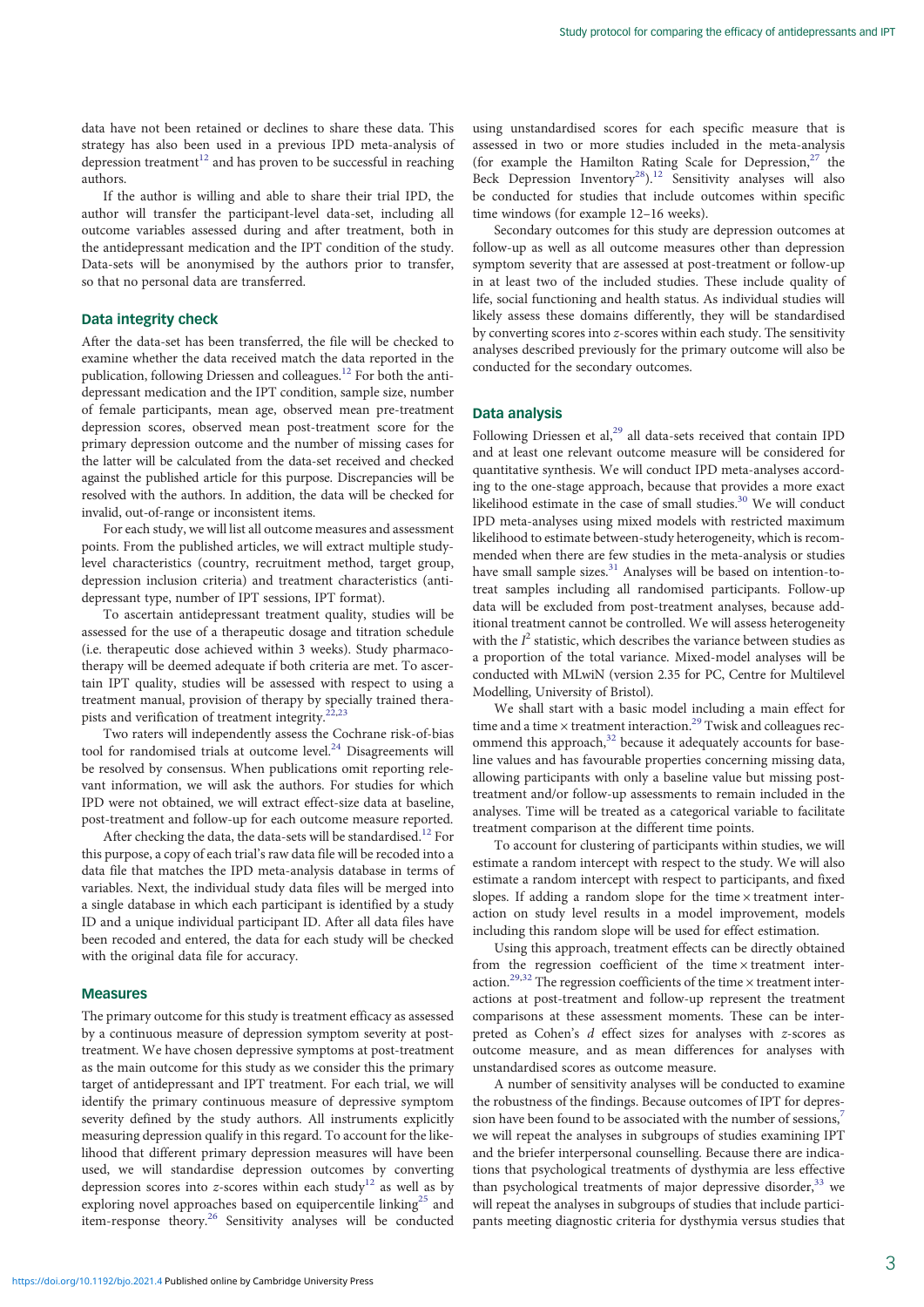include participants meeting diagnostic criteria for other unipolar mood disorders.

To examine potential effects of study setting, depression inclusion criteria, age and antidepressant type, we will also repeat the analyses in the following subgroups of studies: primary versus secondary or tertiary care, studies that enrolled participants meeting diagnostic criteria for depression versus studies that enrolled participants presenting an elevated score on a standardised measure of depression, studies that enrolled adult versus studies that enrolled older adult populations, and for subgroups of studies examining different classes of antidepressants (such as SSRI, SNRI, TCA, MAOI).

We will also conduct sensitivity analyses to control for the effects of additional non-study treatment during the trial and in the follow-up period by adding collected data in this regard as covariates to the mixed-effects models. To examine the impact of risk of bias, we will conduct analyses in which we add risk-of-bias items as covariates to the mixed-effects models.<sup>34</sup> In addition, we will conduct sensitivity analyses only including those studies that score negative on all risk-of-bias criteria assessed. We will examine the impact of treatment quality in the same way.

Furthermore, we will examine possible data-availability bias following prior work.<sup>[12](#page-4-0)</sup> We will conduct t-tests and  $\chi^2$  analyses, comparing the included studies with studies for which no participant-level data were obtained with regard to the extracted study characteristics using SPSS Statistics (version 25 for PC). For studies for which IPD were not obtained, we will calculate Cohen's d effect sizes for each relevant outcome measure based on data extracted from the publications. Conventional meta-analysis techniques will be utilised to examine differences in effect sizes between studies that contributed data and studies that did not. More specifically, we will conduct subgroup analyses comparing studies for which IPD were versus studies for which IPD were not obtained using Comprehensive Meta-analysis (version 3.3.070 for PC, Biostat). We will apply a fully random-effects analysis and pool study-to-study variance across subgroups, as is recommended when subgroups involve small numbers of studies.<sup>35</sup> We will assess potential publication bias by assessing asymmetry in funnel plots for meta-analyses including ten or more trials (regardless of whether or not IPD were obtained), as is recommended by Sterne and colleagues.[36](#page-5-0) We will assess the strength of the body of evidence for each outcome measure based on the number of included studies and participants as well as the quality of the included studies.

## **Discussion**

We have described the study protocol of a systematic review and IPD meta-analysis examining the efficacy of antidepressant medication versus IPT for adult acute-phase depression. The study aim is to collect the participant-level data of randomised clinical trials comparing these two effective antidepressant treatments and to combine these data in order to conduct IPD meta-analyses on a broad range of outcome measures assessed at both post-treatment and follow-up.

## Strengths and limitations

IPD meta-analysis has a number of advantages over conventional meta-analysis.<sup>[12](#page-4-0)</sup> Collecting the studies' primary data provides access to outcome variables that might not have been reported in the published articles. Other advantages include facilitating standardisation across studies by allowing the same analytic approaches to be used for handling missing data and statistical modelling, allowing verification of results presented in the original studies, and making it possible to implement novel, more powerful statistical techniques than were available at the time of publication of older studies.<sup>[10](#page-4-0)</sup>

IPD meta-analyses involve collection of original data from all the relevant trials worldwide. These data require preparation and checking before being included in the meta-analysis, and sometimes demand complex decisions on the data to ensure the accuracy of outcomes. It therefore takes more time, effort and resources to conduct an IPD meta-analysis than a conventional meta-analysis based solely on results extracted from published trial reports.<sup>[10](#page-4-0)</sup> However, the IPD approach can improve the quality of both the data and the analyses, and thus the reliability of the results. Therefore, it is considered the 'gold standard' of meta-analysis.<sup>[9](#page-4-0)</sup>

IPD meta-analyses also have limitations[.12](#page-4-0) First, although IPD meta-analyses are generally considered the most reliable approach to evidence synthesis,<sup>[9](#page-4-0)</sup> this does not mean that they are bias-free: reviewer selection bias, publication bias and data-availability bias require consideration.[37](#page-5-0) We will attempt to reduce such bias by conducting a systematic literature search, posing no restrictions concerning publication language, date and status, and by empirically examining publication bias as well as data-availability bias. Second, IPD meta-analyses rely on variables previously assessed in individual studies and available across multiple trials. For this reason, it is possible that not all outcome variables of interest can be examined. It is also possible that meta-analyses of different outcomes will be based in different subgroups of studies. Third, it will be necessary to standardise outcome variables in order to conduct meta-analyses including all relevant studies, and doing so can change the original variables' properties. We aim to overcome this limitation by conducting sensitivity analyses using unstandardised scores. Fourth, although we will combine data from multiple clinical trials with different inclusion criteria, target populations, settings and antidepressant types, generalisability of the findings might still be limited to individuals who volunteer to participate in randomised clinical studies.

## Clinical and scientific relevance

Although IPD meta-analyses have now been used to compare the acute treatment efficacy of antidepressant medication with cognitive–behavioural therapy, $^{21}$  with the cognitive–behavioural analysis system of psychotherapy  $(CBASP)$ ,<sup>[38](#page-5-0)</sup> as well as with combined treatment of antidepressants and CBASP,<sup>[38](#page-5-0)</sup> and with combined treatment of antidepressants and psychodynamic therapy,<sup>[29](#page-4-0)</sup> to date no IPD meta-analysis has been conducted examining the efficacy of IPT. With its focus on current salient relational and interpersonal experiences, IPT provides an important alternative to these interventions and it is included as a treatment of choice in major practice guidelines for depression.<sup>[3,4](#page-4-0)</sup> Therefore, we believe this study has the potential to contribute to our understanding of treatment for depression by comparing the efficacy of two frequently applied therapies in both the short and longer term on a range of outcome measures across studies using state-of-the-art statistical techniques.

Ellen Driessen (D)[,](https://orcid.org/0000-0002-9602-1548) Department of Clinical Psychology, Behavioural Science Institute, Radboud University, the Netherlands; and Depression Expertise Center, Pro Persona Mental Health Care, the Netherlands: **Zachary D. Cohen D.** Department of Psychiatry, University of California Los Angeles, USA; **Myrna M. Weissman**, Columbia University Vagelos College of Physicians & Surgeons, New York State Psychiatric Institute, USA; John C. Markowitz, Columbia University Vagelos College of Physicians & Surgeons New York State Psychiatric Institute, USA; Erica S. Weitz, Department of Psychology, University of Pennsylvania, USA; Steven D. Hollon, Department of Psychology, Vanderbilt University, USA; **Dillon T. Browne,** Department of Psychology, University of<br>Waterloo, Canada; **Paola Rucci**, Department of Biomedical and Neuromotor Sciences, University of Bologna, Italy; Carolina Corda, Department of Experimental, Diagnostic and Specialty Medicine, University of Bologna, Italy; **Marco Menchetti**, Department of<br>Biomedical and Neuromotor Sciences, University of Bologna, Italy; **R. Michael Bagby**, Departments of Psychology and Psychiatry, and Graduate Department of Psychol Clinical Science, University of Toronto Scarborough, Canada; Lena C. Quilty,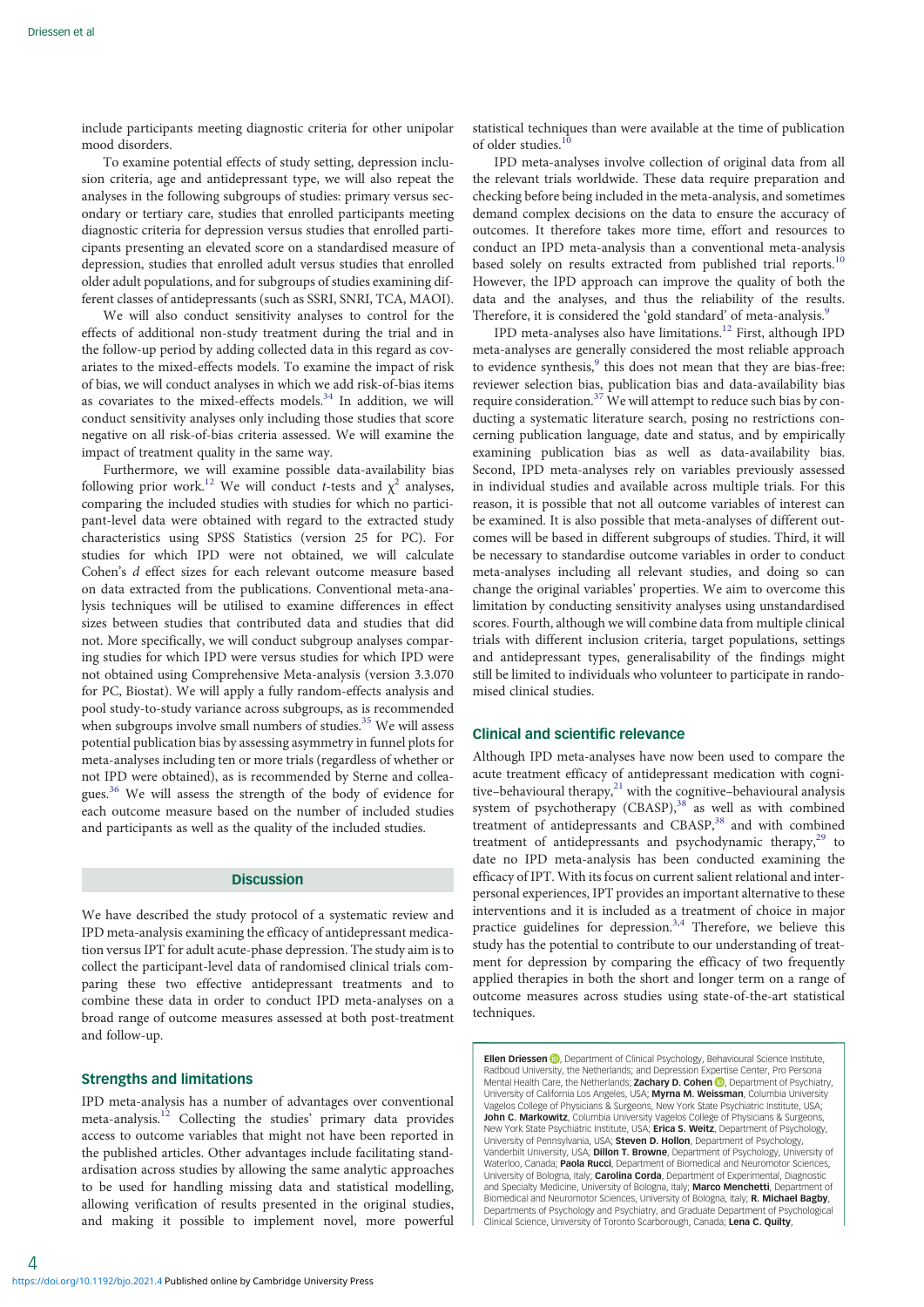<span id="page-4-0"></span>Department of Psychiatry, University of Toronto, Canada; Michael W. O'Hara **D**, Department of Psychological and Brain Sciences, University of Iowa, USA; Caron Zlotnick, Departments of Psychiatry and Human Behavior, Medicine, and Obstetrics and Gynecology, Brown University, USA; and Butler Hospital, USA; Teri Pearlstein, Alpert Medical School of Brown University, USA; Marc B. J. Blom, Parnassia Groep, the Netherlands; **Mario Altamura**, Department of Clinical and<br>Experimental Medicine, University of Foggia, Italy; **Carlos Gois**, Department of Psychiatry, University of Lisbon, Portugal; Lon S. Schneider, Department of Psychiatry and Neuroscience, Keck School of Medicine of USC, USA; **Jos W. R. Twisk**, Department<br>of Epidemiology and Biostatistics, Amsterdam University Medical Centers, the Netherlands; **Pim Cuijpers ID**[,](https://orcid.org/0000-0001-5497-2743) Department of Clinical, Neuro and Developmental Psychology, Amsterdam Public Health Research Institute, Vrije Universiteit Amsterdam, the Netherlands

#### Correspondence: Ellen Driessen. Email: [E.Driessen@psych.ru.nl](mailto:E.Driessen@psych.ru.nl)

First received 14 Sep 2020, final revision 27 Nov 2020, accepted 7 Jan 2021

#### Data availability

Data availability is not applicable to this article as no new data were created or analysed for this study protocol paper.

#### Author contributions

E.D., Z.D.C., E.S.W., S.D.H., J.W.R.T. and P.C. made substantial contributions to the study design. E.D., Z.D.C., M.M.W., J.C.M., E.S.W., S.D.H., D.T.B., P.R., C.C., M.M., R.M.B., L.C.Q., M.W.O., C.Z., T.P., M.B.J.B., M.A., C.G., L.S.S. and P.C. made substantial contributions to the acquisition of individual participant data. E.D., E.S.W. and P.C. drafted the manuscript. All authors revised it critically for important intellectual content and approved the final version of this manuscript. E.D. is the guarantor of the review.

#### Funding

The Netherlands Organisation of Scientific Research (NWO) supported this work (E.D., 016. Veni.195.215 6806). The funder had no role in the development of this study protocol, nor was there editorial direction or censorship from the sponsor in this manuscript.

#### Declaration of interest

E.D. and Z.D.C. report a grant from the Netherlands Organisation of Scientific Research (NWO) during the conduct of the study. Z.D.C. previously held stock options in Joyable and AbleTo, which he received as compensation for advice on the clinical content of a digital cognitive therapy. M.M.W. reports grants from National Institute of Mental Health (NIMH), Brain and Behavior Foundation, Templeton Foundation and Sackler Foundation, and royalties from Perseus Press, Oxford Press, APA Publishing and Multihealth Systems. J.C.M. has minor book royalties to disclose. M.W.O. reports grants from NIMH during the conduct of the study. T.P. reports grants from NIMH and non-financial support from Pfizer (study drug and matching placebo) during the conduct of the study. M.B.J.B. reports personal fees from 'Leerboek Interpersoonlijke psychotherapie' outside the submitted work. L.S.S. reports personal fees from Eli Lilly, Boehringer Ingelheim, Cognition, Inc, Eisai, Takeda, vTv and Roche/Genentech outside the submitted work. The other authors have nothing to disclose.

## References

- 1 World Health Organization [Internet]. Depression and Other Common Mental Disorders. Global Health Estimates. WHO, 2017 ([http://apps.who.int/iris/](http://apps.who.int/iris/bitstream/10665/254610/1/WHO-MSD-MER-2017.2-eng.pdf?ua=1).) [bitstream/10665/254610/1/WHO-MSD-MER-2017.2-eng.pdf?ua=1\).](http://apps.who.int/iris/bitstream/10665/254610/1/WHO-MSD-MER-2017.2-eng.pdf?ua=1).)
- 2 Marcus SC, Olfson M. National trends in the treatment of depression from 1998 to 2007. Arch Gen Psychiatry 2010; 67: 1265–73.
- 3 American Psychological Association. Clinical Practice Guideline for the Treatment of Depression Across Three Age Cohorts. APA Press, 2017.
- 4. National Institute for Health and Care Excellence. Depression in Adults: Recognition and Management. Clinical Guideline [CG90].National Institute for Health and Care Excellence, 2009 (<https://www.nice.org.uk/guidance/CG90>).
- 5 Feijo de Mello M, de Jesus Mari J, Bacaltchuk J, Verdeli H, Neugebauer R. A Systematic review of research findings on the efficacy of interpersonal therapy for depressive disorders. Eur Arch Psychiatry Clin Neurosci 2005; 255: 75–82.
- 6 Cuijpers P, Geraedts AS, van Oppen P, Andersson G, Markowitz JC, van Straten A. Interpersonal psychotherapy for depression: a meta-analysis. Am J Psychiatry 2011; 168: 581–92.
- 7 Cuijpers P, Donker T, Weissman MM, Ravitz P, Cristea IA. Interpersonal psychotherapy for mental health problems: a comprehensive meta-analysis. Am J Psychiatry 2016; 173: 680–7.
- 8 Turner EH, Matthews AA, Linardatos E, Tell RA, Rosenthal R. Selective publication of antidepressant trials and its influence on apparent efficacy. N Engl J Med 2008; 358: 252–60.
- 9 Stewart LA, Parmar MKB. Meta-analysis of the literature or of individual patient data: is there a difference? Lancet 1993; 341: 418–22.
- 10 Riley RD, Lambert PC, Abo-Zaid G. Meta-analysis of individual participant data: rationale, conduct, and reporting. BMJ 2010; 340: c221.
- 11 Shamseer L, Moher D, Clarke M, Ghersi D, Liberati A, Petticrew M, et al. Preferred reporting items for systematic review and meta-analysis protocols (PRISMA-P) 2015: elaboration and explanation. BMJ 2015; 350: g7647.
- 12 Driessen E, Abbass AA, Barber JP, Connolly Gibbons MB, Dekker JJM, Fokkema M, et al. Which patients benefit specifically from short-term psychodynamic psychotherapy (STPP) for depression? Study protocol of a systematic review and meta-analysis of individual participant data. BMJ Open 2018; 8: e018900.
- 13 Weitz E, Kleiboer A, van Straten A, Hollon SD, Cuijpers P. Individual patient data meta-analysis of combined treatments versus psychotherapy (with or without pill placebo), pharmacotherapy or pill placebo for adult depression: a protocol. BMJ Open 2017; 7: e013478.
- 14 Klerman GL, Weissman MM, Rounsaville BJ, Chevron E. Interpersonal Psychotherapy of Depression. Basic Books, 1984.
- 15 Weissman MM, Markowitz JW, Klerman GL. Comprehensive Guide to Interpersonal Psychotherapy. Basic Books, 2000.
- 16 Weissman MM, Markowitz JW, Klerman GL. Clinician's Quick Guide to Interpersonal Psychotherapy. Oxford University Press, 2007.
- 17 Weissman MM, Markowitz JC. Klerman GL: The Guide to Interpersonal Psychotherapy. Oxford University Press, 2018.
- 18 Weissman MM, Hankerson SH, Scorza P, Olfson M, Verdeli H, Shea S, et al. Interpersonal counseling (IPC) for depression in primary care. Am J Psychother 2014; 68: 359–83.
- 19 van Hees ML, Rotter T, Ellermann T, Evers SM. The effectiveness of individual interpersonal psychotherapy as a treatment for major depressive disorder in adult outpatients: a systematic review. BMC Psychiatry 2013; 13: 22.
- 20 Cuijpers P, Noma H, Karyotaki E, Vinkers CH, Cipriani A, Furukawa TA. A network meta-analysis of the effects of psychotherapies, pharmacotherapies and their combination in the treatment of adult depression. World Psychiatry 2020; 19: 92–107.
- 21 Weitz ES, Hollon SD, Twisk J, van Straten A, Huibers MJ, David D, et al. Baseline depression severity as moderator of depression outcomes between cognitive behavioral therapy vs pharmacotherapy: an individual patient data meta-analysis. JAMA Psychiatry 2015; 72: 1102–9.
- 22 Chambless DL, Hollon SD. Defining empirically supported therapies. J Consult Clin Psychol 1998; 66: 7–18.
- 23 Cuijpers P, van Straten A, Bohlmeijer E, Hollon SD, Andersson G. The effects of psychotherapy for adult depression are overestimated: a meta-analysis of study quality and effect size. Psychol Med 2010; 40: 211–23.
- 24 Higgins JPT, SavovićJ, Page MJ, Elbers RG, Sterne JAC. Chapter 8: Assessing risk of bias in a randomized trial. In Cochrane Handbook for Systematic Reviews of Interventions, version 6.0 (updated July 2019) (ed Higgins JPT, Thomas J, Chandler J, Cumpston M, Li T, Page MJ, Welch VA). Cochrane, 2019 ([www.train](https://www.training.cochrane.org/handbook))[ing.cochrane.org/handbook\).](https://www.training.cochrane.org/handbook))
- 25 Furukawa TA, Reijnders M, Kishimoto S, Sakata M, DeRubeis RJ, Dimidjian S, et al. Translating the BDI and BDI-II into the HAMD and vice versa with equipercentile linking. Epidemiol Psychiatr Sci 2019; 29: e24.
- 26 Wahl I, Löwe B, Bjorner JB, Fisher F, Langs G, Voderholzer U, et al. Standardization of depression measurement: a common metric was developed for 11 self-report depression measures. J Clin Epidemiol 2014; 67: 73–86.
- 27 Hamilton M. A rating scale for depression. J Neurol Neurosurg Psychiatry 1960; 23: 56–62.
- 28 Beck AT, Ward CH, Mendelson M, Mock J, Erbaugh J. An inventory for measuring depression. Arch Gen Psychiatry 1961; 4: 561–71.
- 29 Driessen E, Dekker JJM, Peen J, Van HL, Maina G, Rosso G, et al. The efficacy of adding short-term psychodynamic psychotherapy to antidepressants in the treatment of depression: a systematic review and meta-analysis of individual participant data. Clin Psychol Rev 2020; 80: 101886.
- 30 Burke DL, Ensor J, Riley RD. Meta-analysis using individual participant data: onestage and two-stage approaches, and why they may differ. Stat Med 2017; 36: 855–75.
- 31 Higgins JP, Whitehead A, Turner RM, Omar RZ, Thompson SG. Meta-analysis of continuous outcome data from individual patients. Stat Med 2001; 20: 2219–41.
- 32 Twisk J, Bosman L, Hoekstra T, Rijnhart J, Welten M, Heymans M. Different ways to estimate treatment effects in randomised controlled trials. Contemp Clin Trials Commun 2018; 10: 80–5.
- 33 Cuijpers P, van Straten A, Schuurmans J, van Oppen P, Hollon SD, Andersson G. Psychotherapy for chronic major depression and dysthymia: a meta-analysis. Clin Psychol Rev 2010; 30: 51–62.
- 34 Higgins JP, Thomspon SG, Spiegelhalter DJ. A re-evaluation of random-effects meta-analysis. J R Stat Soc Ser A Stat Soc 2009; 172: 137–59.
- 35 Borenstein M, Hedges LV, Higgins JPT, Rothstein HR. Introduction to Meta-Analysis. Wiley, 2009.